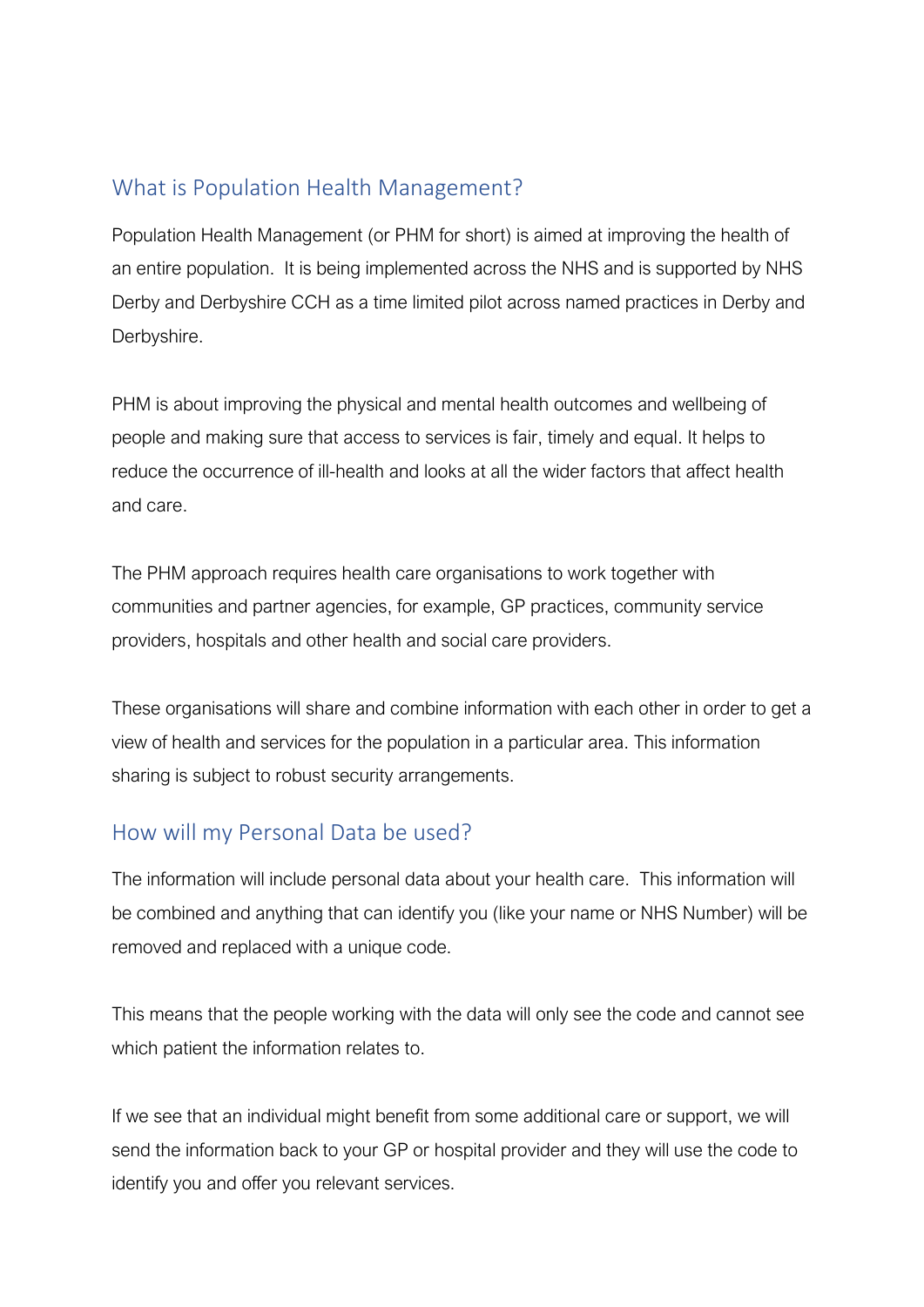Examples of how the information could be used for a number of healthcare related activities include;

- improving the quality and standards of care provided
- research into the development of new treatments
- preventing illness and diseases
- monitoring safety
- planning services

#### Who will my Personal Data be shared with?

Your GP and other care providers will send the information they hold on their systems to the North Of England Commissioning Support Unit (NECS). NECS are part of NHS England. More information can be found here [https://www.necsu.nhs.uk](https://www.necsu.nhs.uk/)

NECS will link all the information together. Your GP and other care providers will then review this information and make decisions about the whole population or particular patients that might need additional support.

NECS work in partnership with a company called [Optum](https://www.optum.co.uk/) to help them with this work. Both NECS and Optum are legally obliged to protect your information and maintain confidentiality in the same way that your GP or hospital provider is. More information about Optum can be found here [www.optum.co.uk.](http://www.optum.co.uk/)

#### Is using my Personal Data in this way lawful?

Health and Social Care Providers are permitted by data protection law to use personal information where it is 'necessary for medical purposes'. This includes caring for you directly as well as management of health services more generally.